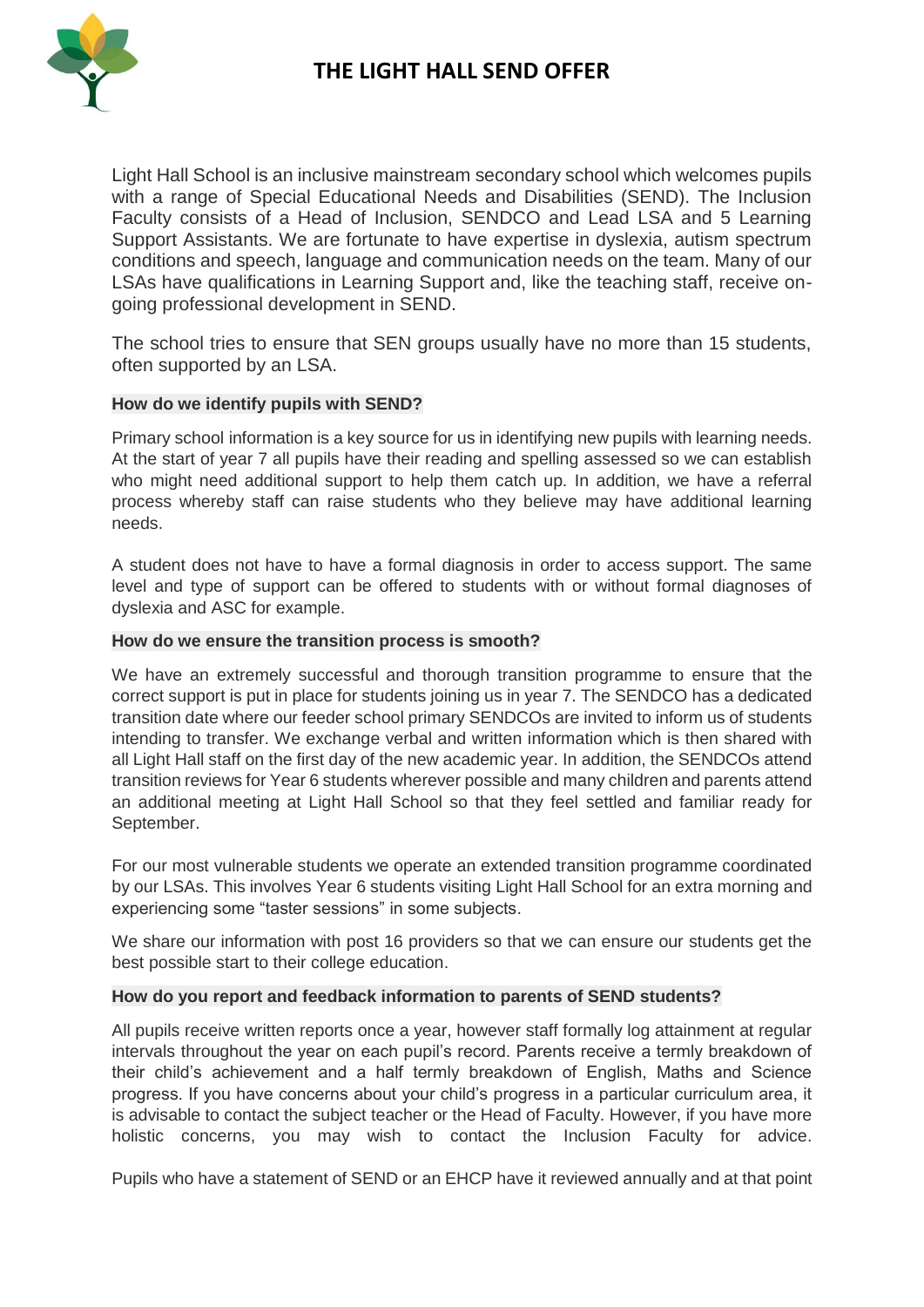

# **THE LIGHT HALL SEND OFFER**

feedback from individual subject areas is shared with parents. Similarly, pupils with identified needs are also given the opportunity of an annual progress review. This usually takes place at parents' evening.

### **Who do I contact if I have concerns that my child has a Special Educational Need or Disability?**

At secondary school, face to face contact with the SENDCO is likely to be less frequent than that experienced in primary school, however the Inclusion Faculty staff are easily contactable by telephone on 0121 746 5075. Please be aware our SENDCOs has classroom commitments and cannot always respond immediately to message. However, they will endeavour to call you back as promptly as possible.

### **Who do I contact if my child has medical needs?**

Where a pupil's needs are more medically based, the school nurse will coordinate support and, where necessary, information will be shared with relevant staff. To contact the school nurse please telephone the main school number which is 0121 744 3835. Our named school nurse/first aider is Sharon Melvin.

### **What provision is available for students with SEND?**

In line with the Code of Practice (2015) we operate a graduated response to a young person's needs. Additional support and intervention is provided on the basis of a pupil's needs and the resources available at the time. Where anything over and above the normal school curriculum is proposed (i.e. those detailed in the table below), parents/carers are contacted either by letter or telephone to advise them of the nature of the intervention, how long it is intended to last, when it will take place and who with. We would usually request that a reply slip be returned to our office to confirm receipt of the letter and to either accept (or decline) the offer of support, however in cases where the reply slip fails to make its way back to us, permission is assumed and the pupil will be expected to participate.

Outlined below is the support that we can offer in general to students at Light Hall School who have SEND:

• Quality first teaching including differentiation, as appropriate.

• Staff with knowledge of each pupil's needs, as detailed in Pupil Profiles (where appropriate).

• Reasonable adjustments, as necessary.

- Smaller classes in lower sets, where subjects are ability grouped.
- Carefully selected vocational and alternatively accredited courses in KS4.
- Lunchtime provision, including daily homework clubs, board game clubs, art clubs etc.

• After school homework club in the Inclusion faculty (Mon-Thurs).

• Daily Homework Club in the Learning Resource Centre before and after school and at break times.

• Access arrangements for examinations, as appropriate.

• Support for year 8 pupils when making choices about their 'option' subjects and for KS4 pupils about post-16 courses.

• In-class support, where available.

• Opportunities to contribute to the development of the faculty through pupil interviews and questionnaires.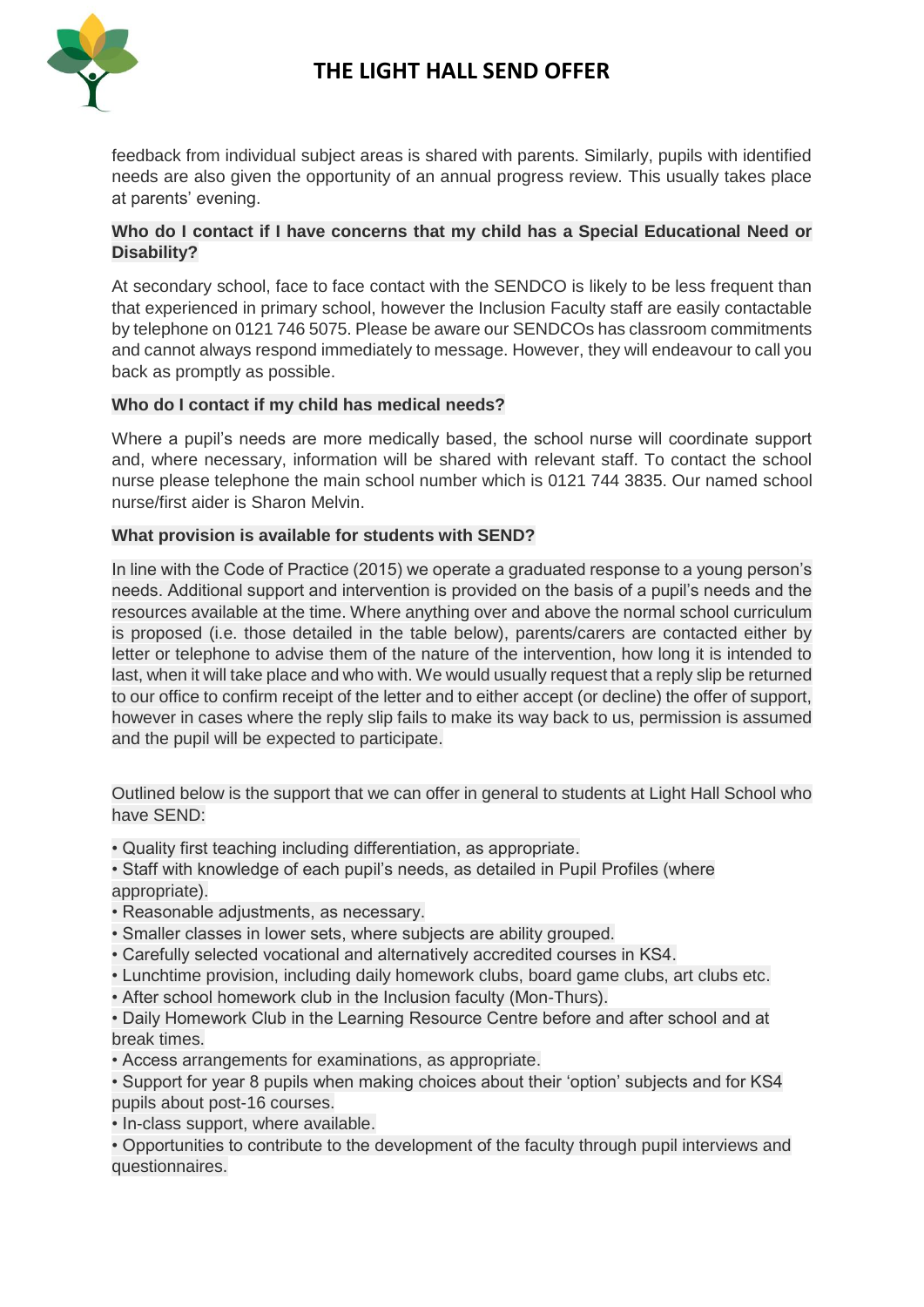

# **THE LIGHT HALL SEND OFFER**

In addition we offer a variety of specialist interventions to help support students whose difficulties are more persistent. We utilise a wide variety of external agencies to help support our vulnerable students, some of which feature below.

|                                                                                                                          | Those with SEN identified as<br>requiring a moderate level of<br>support                                                                                                               | Those with SEN identified as<br>requiring an intensive level of<br>support                                                                                                                              |
|--------------------------------------------------------------------------------------------------------------------------|----------------------------------------------------------------------------------------------------------------------------------------------------------------------------------------|---------------------------------------------------------------------------------------------------------------------------------------------------------------------------------------------------------|
| <b>Cognitive</b><br>and Learning needs<br>including Moderate<br><b>Learning Difficulties</b><br>& Dyslexia               | Toe by toe literacy programme NESSY<br>computerised literacy programmes.<br>Word wasp spelling programme                                                                               | Tutoring by specialist literacy teachers<br>from Solihull Inclusion Support Services                                                                                                                    |
| <b>Speech, Language</b><br>and Communication<br><b>Needs</b>                                                             | Small group sessions with the specialist<br>teachers from Solihull Inclusion Support<br>Service                                                                                        | 1:1 sessions with specialist teachers from<br>Solihull Inclusion Support Service                                                                                                                        |
| <b>Social</b><br><b>Communication</b><br><b>Difficulties</b><br><b>(including Austism)</b><br><b>Spectrum Disorders)</b> | Lunch clubs specifically for pupils with<br>social difficulties<br>Visual timetables and prompts if<br>necessary.<br>Monitoring of progress by the school's<br>specialist ASC teacher. | Support from SISS<br>Referral to the Specialist Assessment<br>Service (formally the Meadows Centre)                                                                                                     |
| <b>Physical Difficulties</b><br>and Sensory<br><b>Impairments</b>                                                        | N/A                                                                                                                                                                                    | Monitoring by/advice and input from SISS<br>Physical Disability/Sensory Impairment<br>team                                                                                                              |
| <b>Emotional, Social</b><br>and Behaviour<br><b>Difficulties</b>                                                         | Support from the school's pastoral<br>managers<br>Monitoring report cards                                                                                                              | Support and advice from SISS SEMH<br>team<br>1:1 mentoring with LSAs/Counsellors<br>Support from other agencies eg Education<br>Welfare and Family Liaison Officer,<br><b>SOLAR or Forward Thinking</b> |

## **How do you ensure access for students with physical disabilities?**

The majority of our buildings are fully accessible to students with physical disabilities. However our oldest building is not accessible above the ground floor. In these circumstances we make reasonable adjustments by re-rooming classes to more suitable accommodation. We operate evac-chairs in emergency evacuations and many staff are trained to support if necessary.